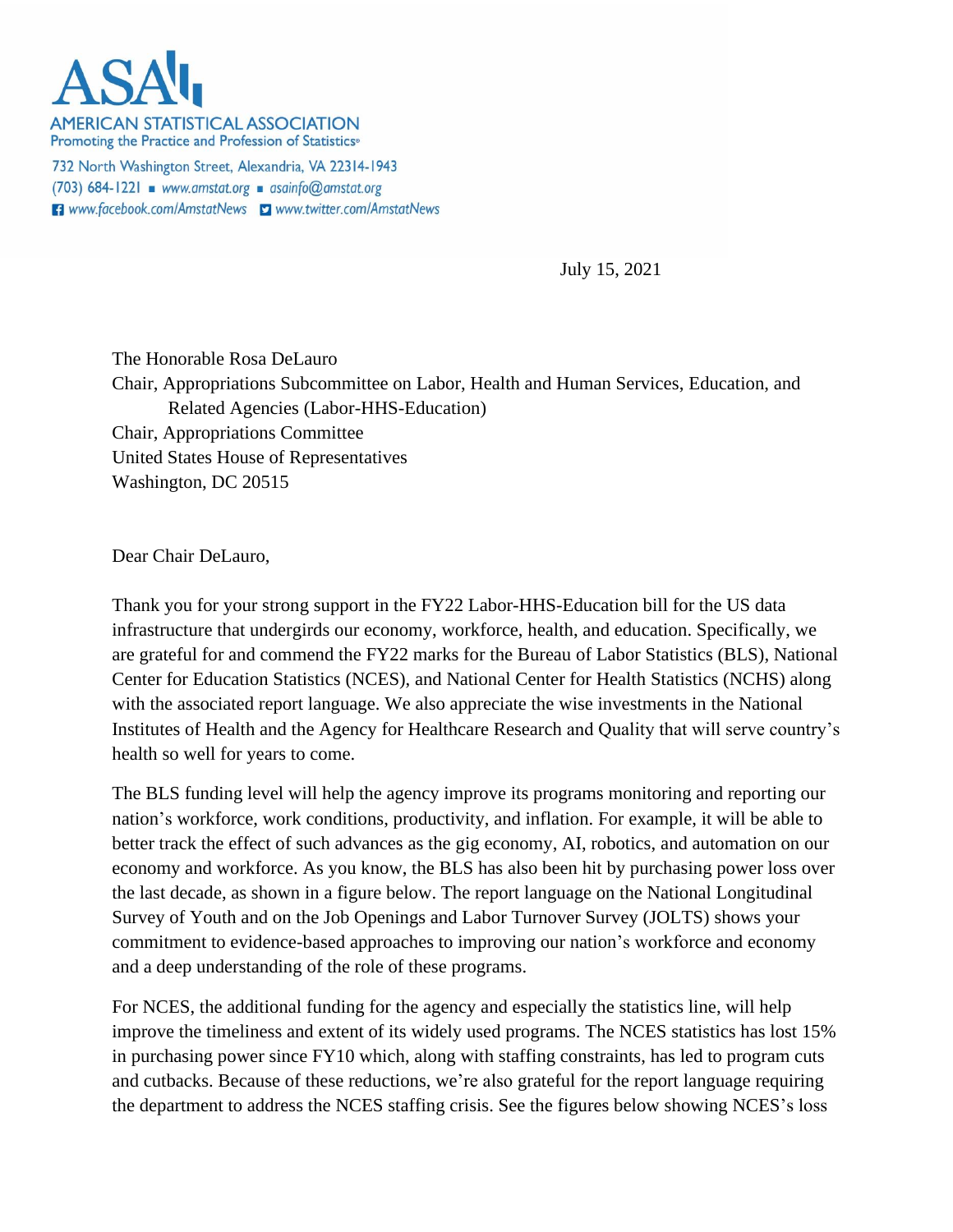of purchasing power for statistics and NCES' much higher budget-to-staffing ratio than other statistical agencies. The staffing constraints means a heavy reliance on contractors which was [reported in June](https://copafs.org/wp-content/uploads/2021/06/15.-Lynn-James-Woodworth-COPAFS-Jun-21.pdf) to be 875 FTE contractors compared to 95 NCES employees.

Additional funding for NCHS will be put to immediate and effective use to improve health statistics broadly while also providing the agency critical funds to maintain current programs. As you know, NCHS has lost 14 percent in purchasing power since FY10, making it challenging for it to buttress and improve current programs. The figure below illustrates this loss of purchasing power. Your committee's mark will help NCHS immensely to increase the timeliness and geographical detail of its products and develop new products that will help our country better track, and therefore address issues in, health, healthcare, and insurance. We also applaud the language for NCHS to be fully integrated in the Data Modernization Initiative (DMI). As a critical part of the CDC's data infrastructure, NCHS would benefit immensely from DMI funds. Further, the CDC tapping NCHS' considerable expertise would also benefit DMI overall.

We appreciate your leadership and will be strongly advocating for these levels in the enacted bill.

Sincerely,

Ron Wasserstein Executive Director

CC: Members of the House Appropriations Subcommittee on Labor, Health and Human Services, Education, and Related Agencies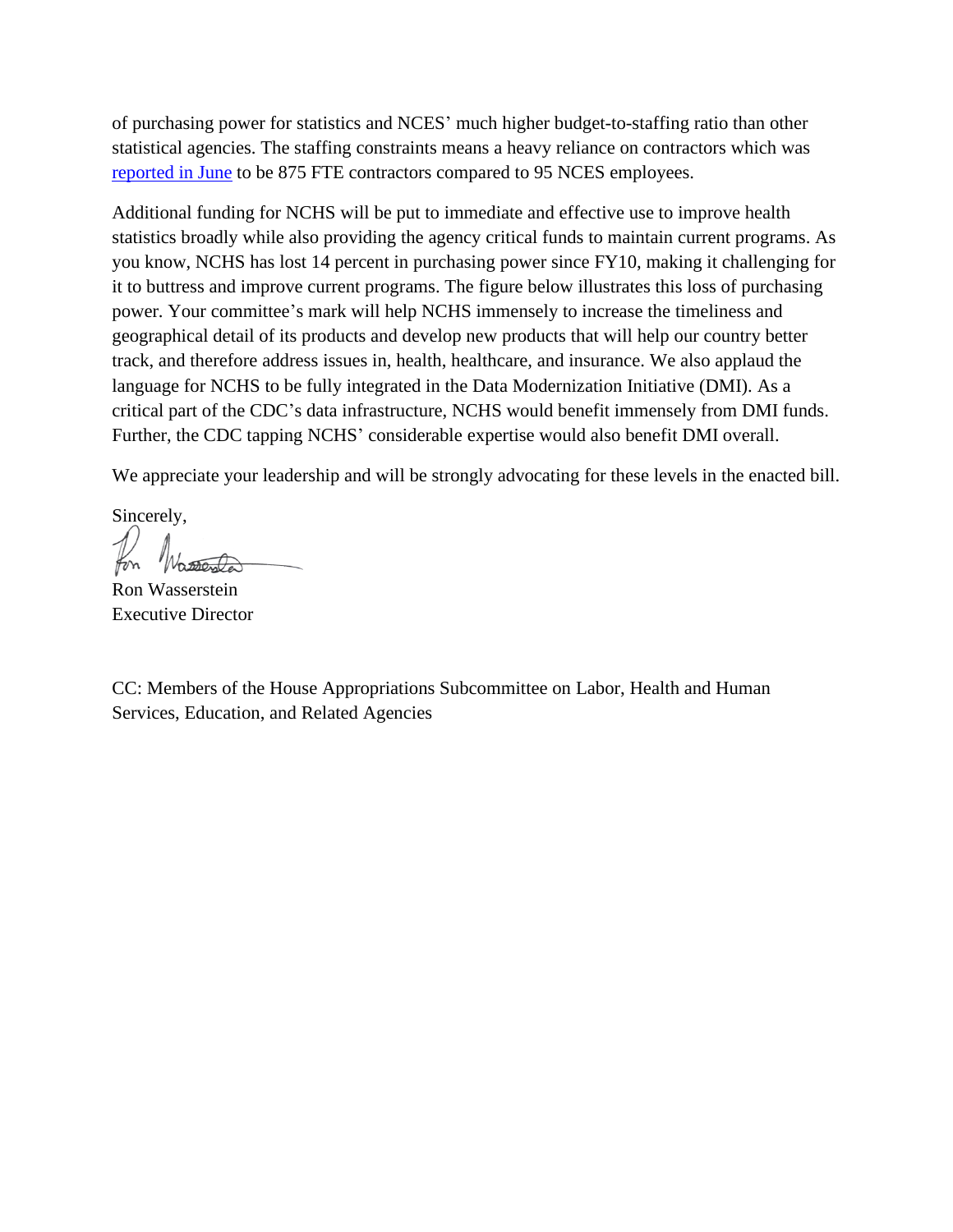